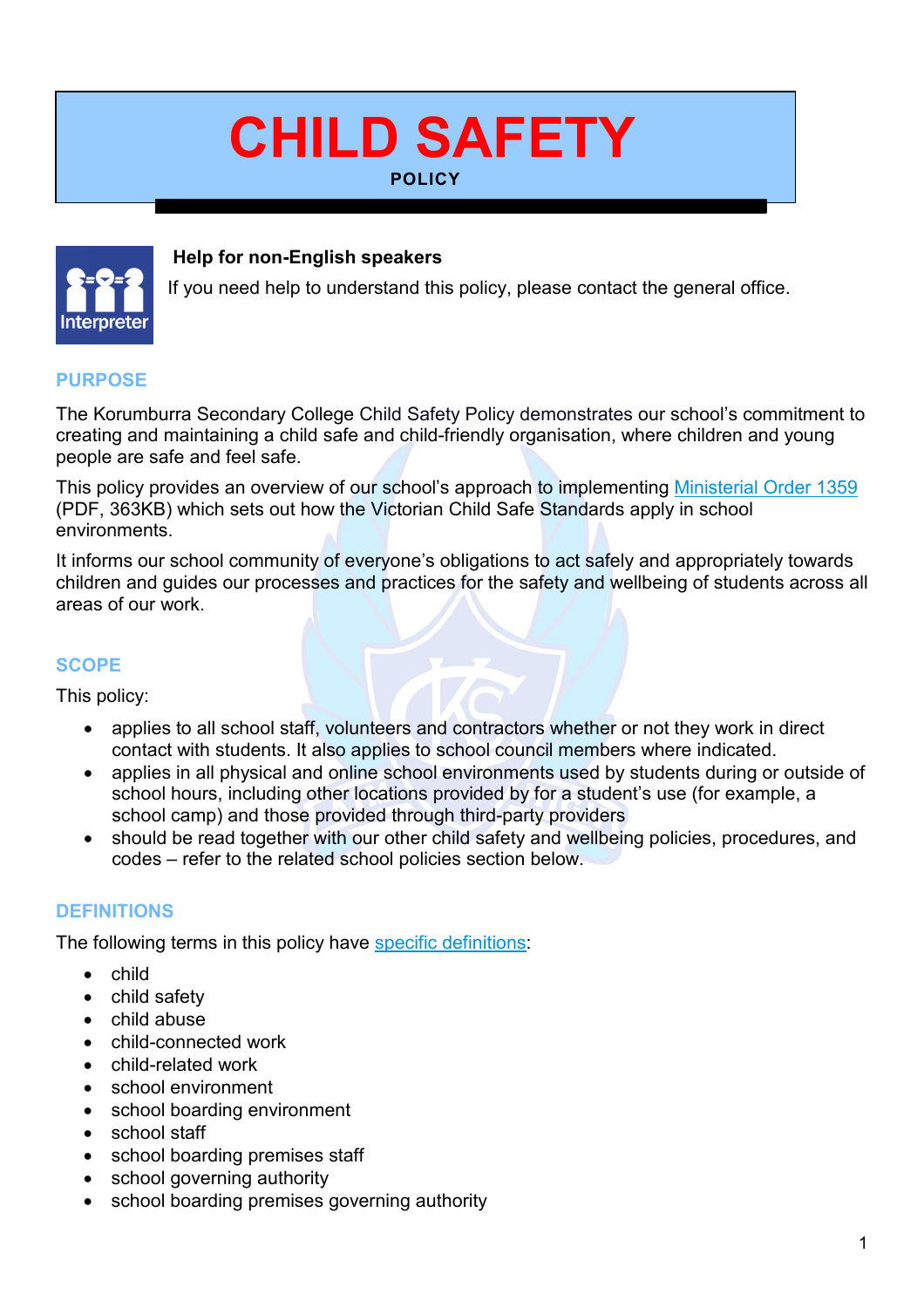- student
- volunteer.

## **STATEMENT OF COMMITMENT TO CHILD SAFETY**

Korumburra Secondary College is a child safe organisation which welcomes all children, young people and their families.

We are committed to providing environments where our students are safe and feel safe, where their participation is valued, their views respected, and their voices are heard about decisions that affect their lives. Our child safe policies, strategies and practices are inclusive of the needs of all children and students.

We have no tolerance for child abuse and take proactive steps to identify and manage any risks of harm to students in our school environments.

We promote positive relationships between students and adults and between students and their peers. These relationships are based on trust and respect.

We take proactive steps to identify and manage any risk of harm to students in our school environment. When child safety concerns are raised or identified, we treat these seriously and respond promptly and thoroughly.

Particular attention is given to the child safety needs of Aboriginal students, those from culturally and linguistically diverse backgrounds, international students, students with disabilities, those unable to live at home, children and young people who identify as lesbian, gay, bisexual, trans and gender diverse, intersex and queer (LGBTIQ+) and other students experiencing risk or vulnerability. Inappropriate or harmful behaviour targeting students based on these or other characteristics, such as racism or homophobia, are not tolerated at our school, and any instances identified will be addressed with appropriate consequences.

Child safety is a shared responsibility. Every person involved in our school has an important role in promoting child safety and wellbeing and promptly raising any issues or concerns about a child's safety.

We are committed to regularly reviewing our child safe practices, and seeking input from our students, families, staff, and volunteers to inform our ongoing strategies.

# **ROLES AND RESPONSIBILITIES**

#### **School leadership team**

Our school leadership team is responsible for ensuring that a strong child safe culture is created and maintained, and that policies and practices are effectively developed and implemented in accordance with Ministerial Order 1359.

Principals and assistant principals will:

- ensure effective child safety and wellbeing governance, policies, procedures, codes and practices are in place and followed
- model a child safe culture that facilitates the active participation of students, families and staff in promoting and improving child safety, cultural safety and wellbeing
- enable inclusive practices where the diverse needs of all students are considered
- reinforce high standards of respectful behaviour between students and adults, and between students
- promote regular open discussion on child safety issues within the school community including at leadership team meetings, staff meetings and school council meetings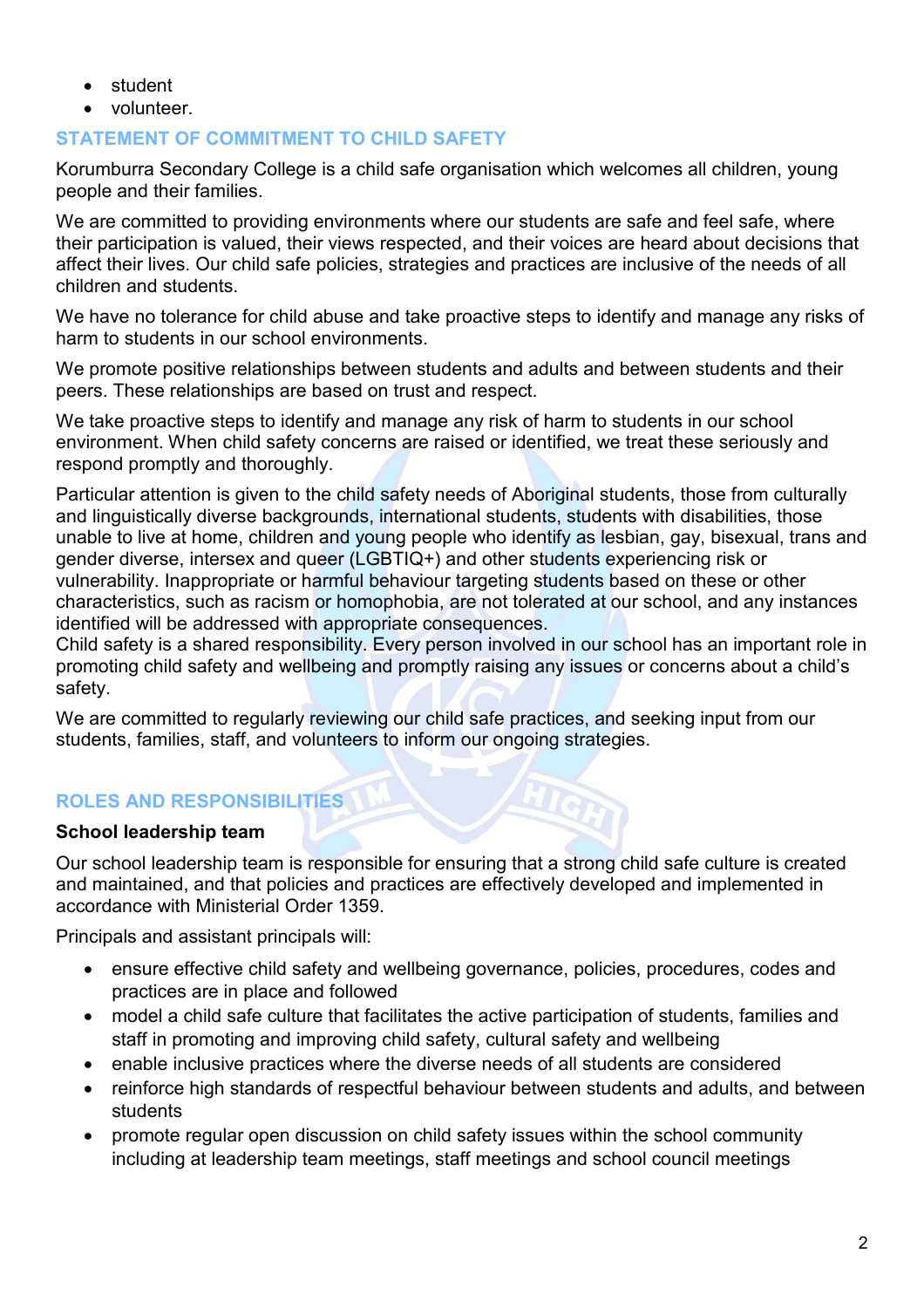- facilitate regular professional learning for staff and volunteers (where appropriate) to build deeper understandings of child safety, cultural safety, student wellbeing and prevention of responding to abuse
- create an environment where child safety complaints and concerns are readily raised, and no one is discouraged from reporting an allegation of child abuse to relevant authorities.

# **School staff and volunteers**

All staff and volunteers will:

- participate in child safety and wellbeing induction and training provided by the school or the Department of Education and Training, and always follow the school's child safety policies and procedures
- act in accordance with our Child Safety Code of Conduct
- <http://www.korumburrasc.vic.edu.au/wordpress/index.php/forms/>
- identify and raise concerns about child safety issues in accordance with our Child Safety Responding and Reporting Obligations Policy and Procedures <http://www.korumburrasc.vic.edu.au/wordpress/index.php/forms/>including following the [Four Critical Actions for Schools](https://www.education.vic.gov.au/school/teachers/health/childprotection/Pages/report.aspx)
- ensure students' views are taken seriously and their voices are heard about decisions that affect their lives
- implement inclusive practices that respond to the diverse needs of students.

# **School council**

In performing the functions and powers given to them under the *Education and Training Reform Act 2006*, school council members will:

- champion and promote a child safe culture with the broader school community
- ensure that child safety is a regular agenda item at school council meetings
- undertake annual training on child safety
- approve updates to, and act in accordance with the Child Safety Code of Conduct to the extent that it applies to school council employees and members
- when hiring school council employees, ensure that selection, supervision, and management practices are child safe "At our school, school council employment duties are delegated to the principal who is bound by this policy".

# **Specific staff child safety responsibilities**

Korumburra Secondary College has nominated a Technical Support Leader to support the principal to implement our child safety policies and practices, including staff and volunteer training.

The responsibilities of the Technical Support Leader are outlined at Guidance for child safety [champions.](https://www.vic.gov.au/guidance-child-safety-champions)

Our principal and Technical Support Leader are the first point of contact for child safety concerns or queries and for coordinating responses to child safety incidents.

- Our Technical Support Leader is responsible for monitoring the school's compliance with the Child Safety Policy. Anyone in our school community should approach our Technical Support Leader if they have any concerns about the school's compliance with the Child Safety Policy.
- Our Technical Support Leader is responsible for informing the school community about this policy, and making it publicly available
- Other specific roles and responsibilities are named in other child safety policies and procedures, including the Child Safety Code of Conduct, Child Safety Responding and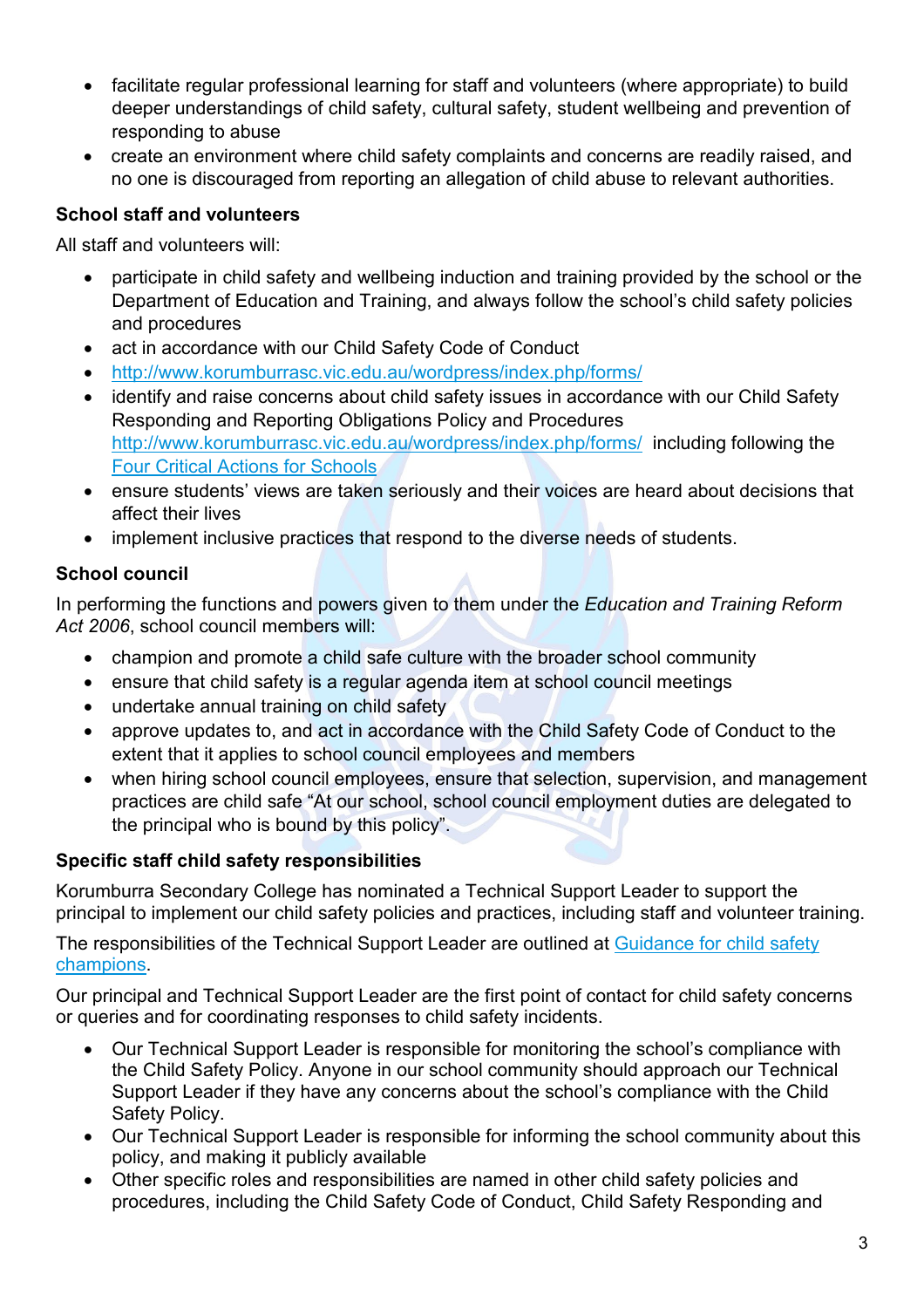Reporting Obligations (including Mandatory Reporting) Policy and Procedures, and Child Safety Risk Register.

Our school has also established a Child Safety and Wellbeing Team and a Student Reference Group on child safety. The Child Safety and Wellbeing Team meet regularly to identify and respond to any ongoing matters related to child safety and wellbeing. The Student Reference Group provides an opportunity for students to provide input into school strategies.

Our Risk Management Committee monitors the Child Safety Risk Register.

# **CHILD SAFETY CODE OF CONDUCT**

Our Child Safety Code of Conduct sets the boundaries and expectations for appropriate behaviours between adults and students. It also clarifies behaviours that are not acceptable in our physical and online environments.

We ensure that students also know what is acceptable and what is not acceptable so that they can be clear and confident about what to expect from adults in the school.

The Child Safety Code of Conduct

<http://www.korumburrasc.vic.edu.au/wordpress/index.php/forms/> also includes processes to report inappropriate behaviour.

# **MANAGING RISKS TO CHILD SAFETY AND WELLBEING**

At our school we identify, assess and manage risks to child safety and wellbeing in our physical and online school environments. These risks are managed through our child safety and wellbeing policies, procedures and practices, and in our activity specific risk registers, such as those we develop for off-site overnight camps, adventure activities and facilities and services we contract through third party providers for student use.

Our Child Safety Risk Register is used to record any identified risks related to child abuse alongside actions in place to manage those risks. Our school leadership team will monitor and evaluate the effectiveness of the actions in the Child Safety Risk Register at least annually.

# **ESTABLISHING A CULTURALLY SAFE ENVIRONMENT**

At Korumburra Secondary College, we are committed to establishing an inclusive and culturally safe school where the strengths of Aboriginal culture, values and practices are respected.

We think about how every student can have a positive experience in a safe environment. For Aboriginal students, we recognise the link between Aboriginal culture, identity and safety and actively create opportunities for Aboriginal students and the Aboriginal community to have a voice and presence in our school planning, policies, and activities.

We have developed the following strategies to promote cultural safety in our school community:

• Our Aboriginal and Torres Strait Islander Education Plan outlines the measures we have in place to maintain an inclusive and culturally safe school for Aboriginal children and students

#### **Student empowerment**

To support child safety and wellbeing at Korumburra Secondary College, we work to create an inclusive and supportive environment that encourages students and families to contribute to our child safety approach and understand their rights and their responsibilities.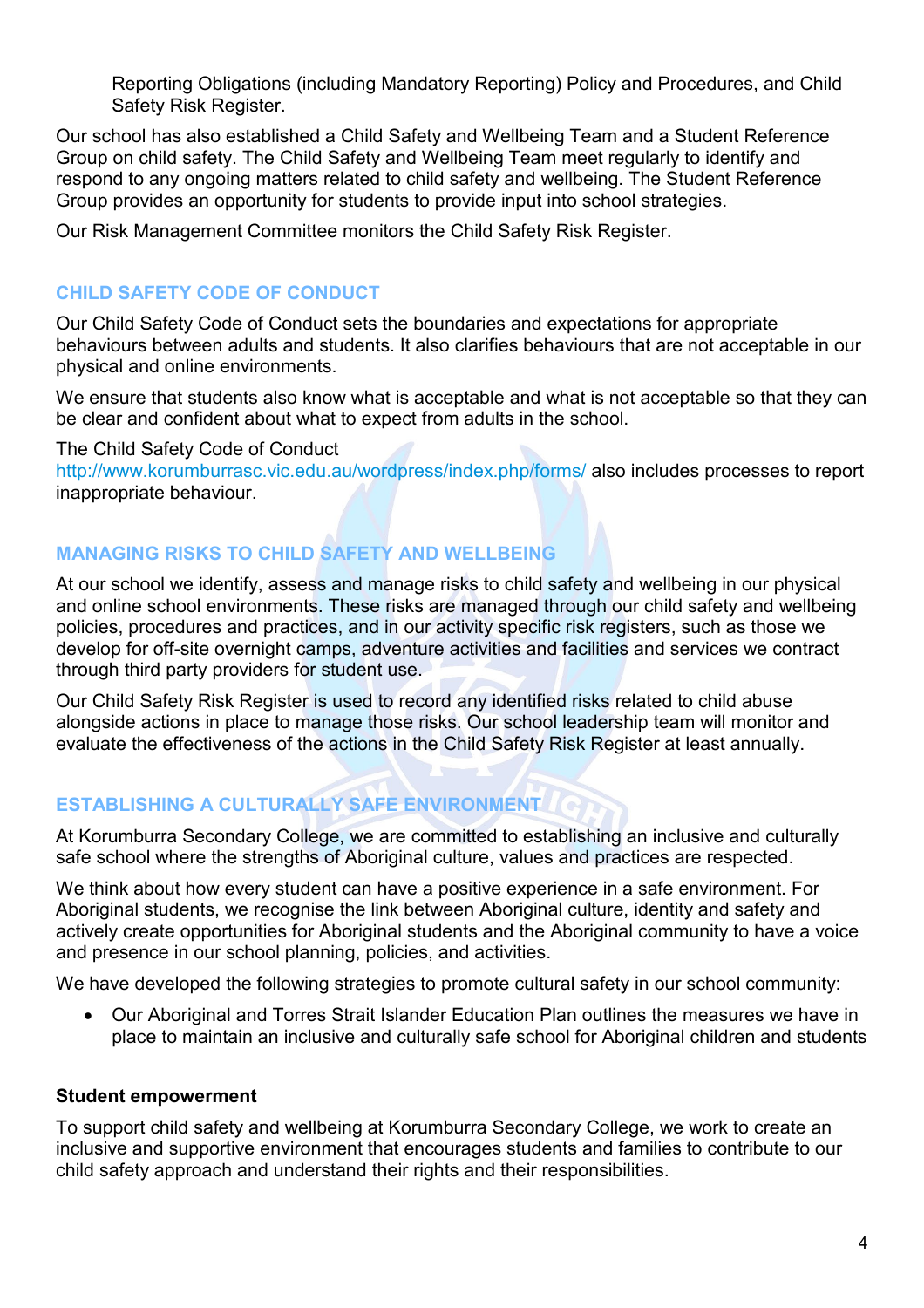Respectful relationships between students are reinforced and we encourage strong friendships and peer support in the school to ensure a sense of belonging implementing our whole school approach to Respectful Relationships, our student Code of Conduct, our school values

We inform students of their rights through our whole school approach to Respectful Relationships and give them the skills and confidence to recognise unsafe situations with adults or other students and to speak up and act on concerns relating to themselves or their peers. We ensure our students know who to talk to if they are worried or feeling unsafe and we encourage them to share concerns with a trusted adult at any time. Students and families can also access information on how to report concerns by contacting the general office.

When the school is gathering information in relation to a complaint about alleged misconduct or abuse of a child, we will listen to the complainant's account and take them seriously, check our understanding of the complaint, support the student and keep them (and their parents and carers, as appropriate) informed about progress.

## **Family engagement**

Our families and the school community have an important role in monitoring and promoting children's safety and wellbeing and helping children to raise any concerns.

To support family engagement, at Korumburra Secondary College we are committed to providing families and community with accessible information about our school's child safe policies and practices and involving them in our approach to child safety and wellbeing.

We will create opportunities for families to have input into the development and review of our child safety policies and practices and encourage them to raise any concerns and ideas for improvement.

We do this by:

- seeking input from families and the community through Compass, school website, newsletters, other communications, school council, subcommittees of school council, student, staff, and parent meetings etc.
- all of our child safety policies and procedures will be available for students and parents at <http://www.korumburrasc.vic.edu.au/wordpress/index.php/forms/>
- Newsletters, Facebook and Compass will be used to inform families and the school community about any significant updates to our child safety policies or processes, and strategies or initiatives that we are taking to ensure student safety.
- PROTECT Child Safety posters will be displayed across the school

#### **DIVERSITY AND EQUITY**

As a child safe organisation, we celebrate the rich diversity of our students, families and community and promote respectful environments that are free from discrimination. Our focus is on wellbeing and growth for all.

We recognise that every child has unique skills, strengths and experiences to draw on.

We pay particular attention to individuals and groups of children and young people in our community with additional and specific needs. This includes tailoring our child safety strategies and supports to the needs of:

- Aboriginal children and young people
- children from culturally and linguistically diverse backgrounds
- children and young people with disabilities
- children unable to live at home or impacted by family violence
- international students
- children and young people who identify as LGBTIQ+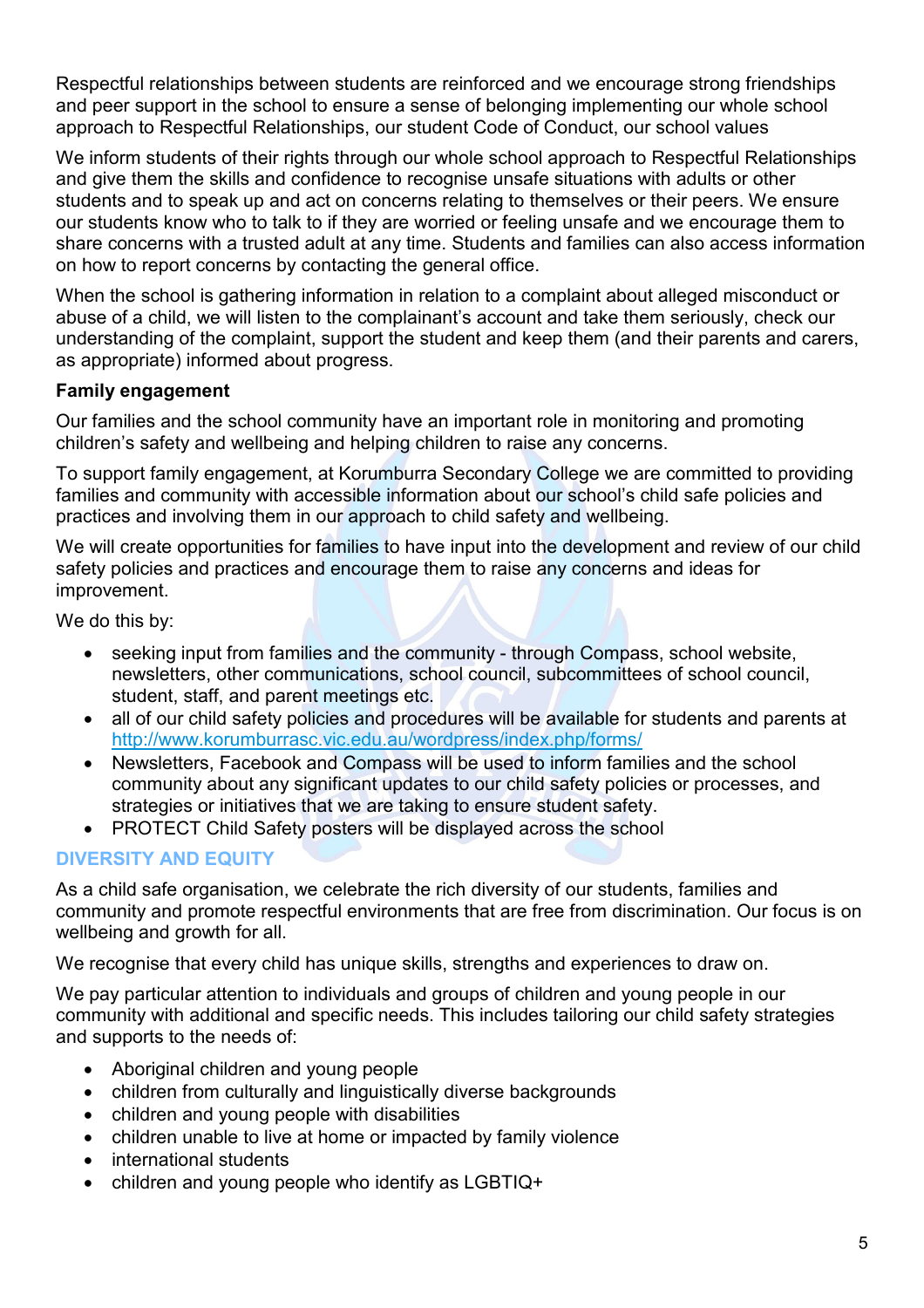Our Student Wellbeing and Engagement Policy

<http://www.korumburrasc.vic.edu.au/wordpress/index.php/forms/> provides more information about the measures we have in place to support diversity and equity.

# **SUITABLE STAFF AND VOLUNTEERS**

At Korumburra Secondary College, we apply robust child safe recruitment, induction, training, and supervision practices to ensure that all staff, contractors, and volunteers are suitable to work with children.

#### **Staff recruitment**

When recruiting staff, we follow the Department of Education and Training's recruitment policies and guidelines, available on the Policy and Advisory Library (PAL) at:

- [Recruitment in Schools](https://www2.education.vic.gov.au/pal/recruitment-schools/overview)
- [Suitability for Employment Checks](https://www2.education.vic.gov.au/pal/suitability-employment-checks/overview)
- [School Council Employment](https://www2.education.vic.gov.au/pal/school-council-employment/overview)
- [Contractor OHS Management.](https://www2.education.vic.gov.au/pal/contractor-ohs-management/policy)

When engaging staff to perform child-related work, we:

- sight, verify and record the person's Working with Children clearance or equivalent background check such as a Victorian teaching registration
- collect and record:
	- $\circ$  proof of the person's identity and any professional or other qualifications
	- o the person's history of working with children
	- o references that address suitability for the job and working with children.
	- $\circ$  references that address suitability for the job and working with children.

#### **Staff induction**

All newly appointed staff will be expected to participate in our child safety and wellbeing induction program. The program will include a focus on:

- the Child Safety and Wellbeing Policy (this document)
- the Child Safety Code of Conduct
- the Child Safety Responding and Reporting Obligations (including Mandatory Reporting) Policy and Procedures and
- any other child safety and wellbeing information that school leadership considers appropriate to the nature of the role.

#### **Ongoing supervision and management of staff**

All staff engaged in child-connected work will be supervised appropriately to ensure that their behaviour towards children is safe and appropriate.

Staff will be monitored and assessed to ensure their continuing suitability for child-connected work. This will be done by holding regular performance reviews and through DET based training/s.

Inappropriate behaviour towards children and young people will be managed swiftly and in accordance with our school and department policies and our legal obligations. Child safety and wellbeing will be paramount.

#### **Suitability of volunteers**

All volunteers are required to comply with our Volunteers Policy <http://www.korumburrasc.vic.edu.au/wordpress/index.php/forms/> which describes how we assess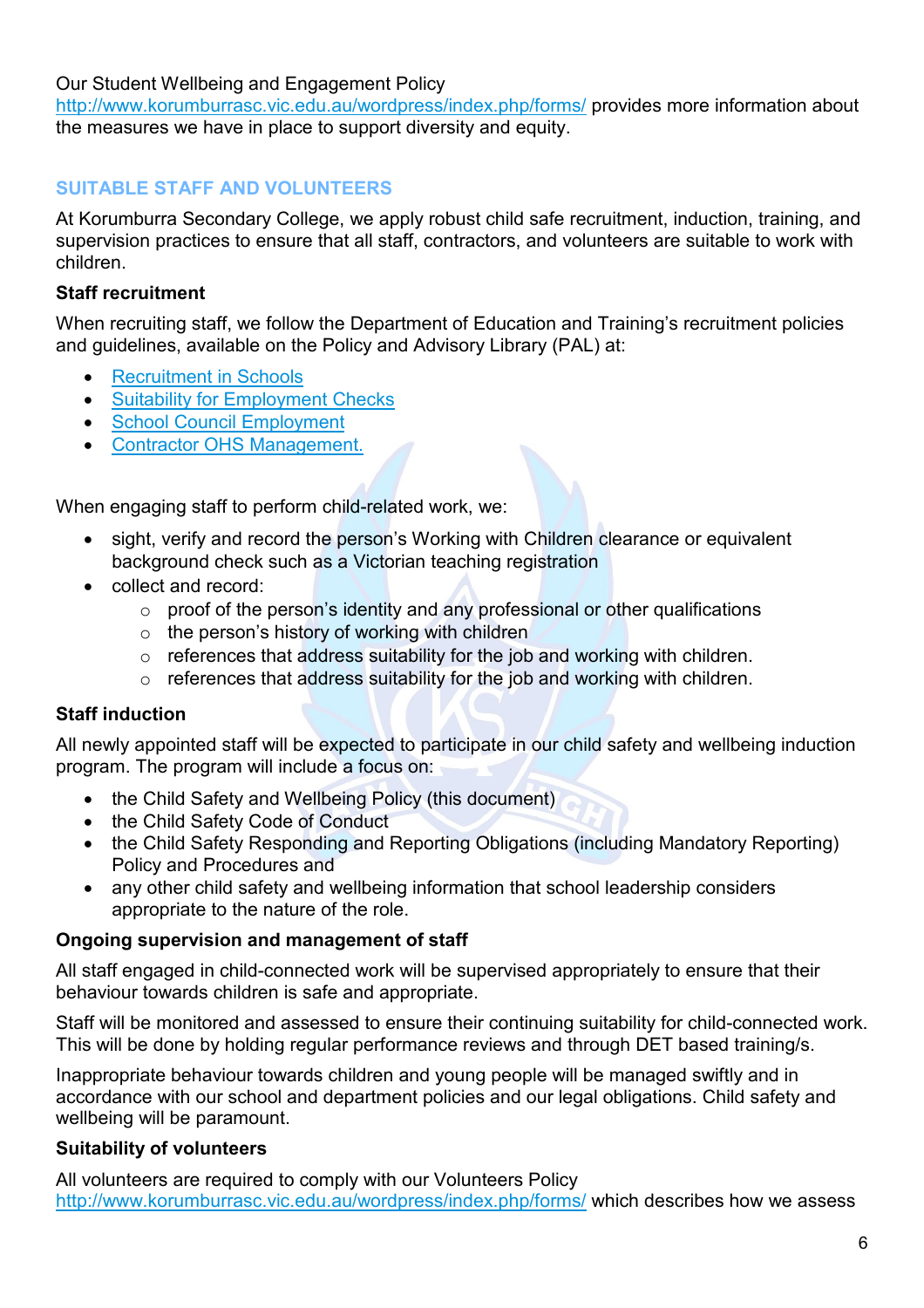the suitability of prospective volunteers and outlines expectations in relation to child safety and wellbeing induction and training, and supervision and management.

## **Child safety knowledge, skills and awareness**

Ongoing training and education are essential to ensuring that staff understand their roles and responsibilities and develop their capacity to effectively address child safety and wellbeing matters.

In addition to the child safety and wellbeing induction, our staff will participate in a range of training and professional learning to equip them with the skills and knowledge necessary to maintain a child safe environment.

Staff child safety and wellbeing training will be delivered at least annually and will include guidance on:

- our school's child safety and wellbeing policies, procedures, codes, and practices
- completing the **Protecting Children** [Mandatory Reporting and Other Legal Obligations](http://elearn.com.au/det/protectingchildren/) online module annually
- recognising indicators of child harm including harm caused by other children and students
- responding effectively to issues of child safety and wellbeing and supporting colleagues who disclose harm
- how to build culturally safe environments for children and students
- information sharing and recordkeeping obligations
- how to identify and mitigate child safety and wellbeing risks in the school environment.

Other professional learning and training on child safety and wellbeing, for example, training for our volunteers, will be tailored to specific roles and responsibilities and any identified or emerging needs or issues.

#### **School council training and education**

To ensure our school council is equipped with the knowledge required to make decisions in the best interests of student safety and wellbeing, and to identify and mitigate child safety and wellbeing risks in our school environment, the council is trained at least annually. Training includes guidance on:

- individual and collective obligations and responsibilities for implementing the Child Safe Standards and managing the risk of child abuse
- child safety and wellbeing risks in our school environment
- Korumburra Secondary College child safety policies, procedures, codes and practices

#### **Complaints and reporting processes**

Korumburra Secondary College fosters a culture that encourages staff, volunteers, students, parents, and the school community to raise concerns and complaints. This makes it more difficult for breaches of the code of conduct, misconduct or abuse to occur and remain hidden.

We have clear pathways for raising complaints and concerns and responding and this is documented in our school's Complaint Policy. The Complaints Policy can be found at <http://www.korumburrasc.vic.edu.au/wordpress/index.php/forms/>

If there is an incident, disclosure, allegation or suspicion of child abuse, all staff and volunteers (including school council employees must follow our Child Safety Responding and Reporting Obligations Policy and Procedures

<http://www.korumburrasc.vic.edu.au/wordpress/index.php/forms/>

Our policy and procedures address complaints and concerns of child abuse made by or in relation to a child or student, school staff, volunteers, contractors, service providers, visitors or any other person while connected to the school.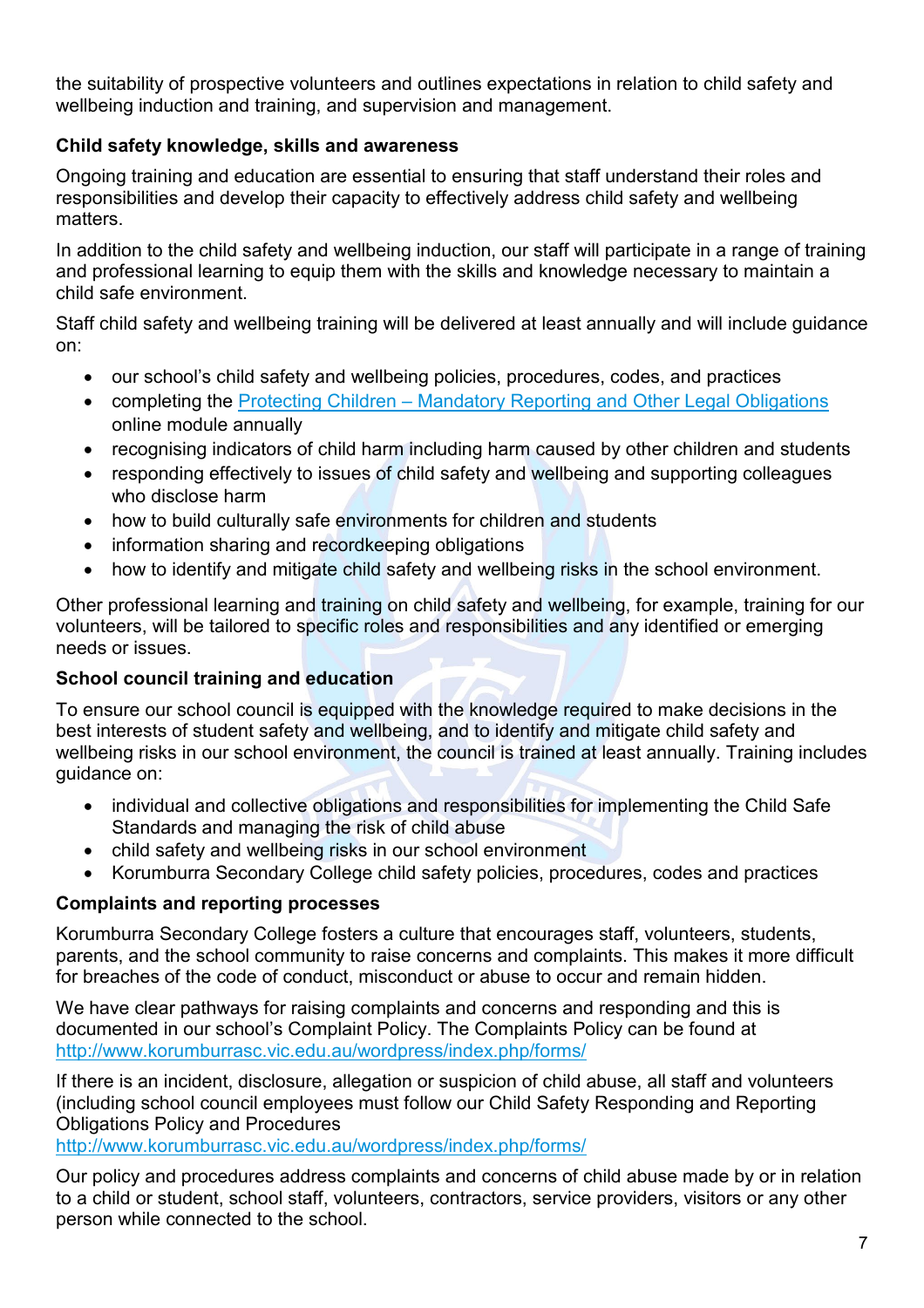As soon as any immediate health and safety concerns are addressed, and relevant school staff have been informed, we will ensure our school follows:

- the [Four Critical Actions](https://www.education.vic.gov.au/Documents/about/programs/health/protect/FourCriticalActions_ChildAbuse.pdf) for complaints and concerns relating to adult behaviour towards a child
- the [Four Critical Actions: Student Sexual Offending](https://www.education.vic.gov.au/school/teachers/health/childprotection/Pages/stusexual.aspx) for complaints and concerns relating to student sexual offending

Our Student Wellbeing and Engagement Policy and Bullying Prevention Policy <http://www.korumburrasc.vic.edu.au/wordpress/index.php/forms/> cover complaints and concerns relating to student physical violence or other harmful behaviours.

## **Communications**

Korumburra Secondary College is committed to communicating our child safety strategies to the school community through:

- ensuring that key child safety and wellbeing policies are available on our website including the Child Safety Policy (this document), Child Safety Code of Conduct, and the Child Safety Responding and Reporting Obligations (including Mandatory Reporting) Policy and Procedure
- displaying PROTECT around the school
- updates in our school newsletter. Facebook page
- ensuring that child safety is a regular agenda item at school leadership meetings, staff meetings and school council meetings.

## **Privacy and information sharing**

Korumburra Secondary College collects, uses, and discloses information about children and their families in accordance with Victorian privacy laws, and other relevant laws. For information on how our school collects, uses and discloses information refer to: [Schools' Privacy Policy.](https://www.education.vic.gov.au/Pages/schoolsprivacypolicy.aspx)

#### **Records management**

We acknowledge that good records management practices are a critical element of child safety and wellbeing and manage our records in accordance with the Department of Education and Training's policy: [Records Management –](https://www2.education.vic.gov.au/pal/records-management/policy) School Records

#### **Review of child safety practices**

At Korumburra Secondary College, we have established processes for the review and ongoing improvement of our child safe policies, procedures, and practices.

We will:

- review and improve our policy every 2 years or after any significant child safety incident
- analyse any complaints, concerns, and safety incidents to improve policy and practice
- act with transparency and share pertinent learnings and review outcomes with school staff and our school community.

# **RELATED POLICIES AND PROCEDURES**

This Child Safety and Wellbeing Policy is to be read in conjunction with other related school policies, procedures, and codes. These include our:

- Bullying Prevention Policy
- Child Safety Responding and Reporting Obligations Policy and Procedures
- Child Safety Code of Conduct
- Complaints Policy